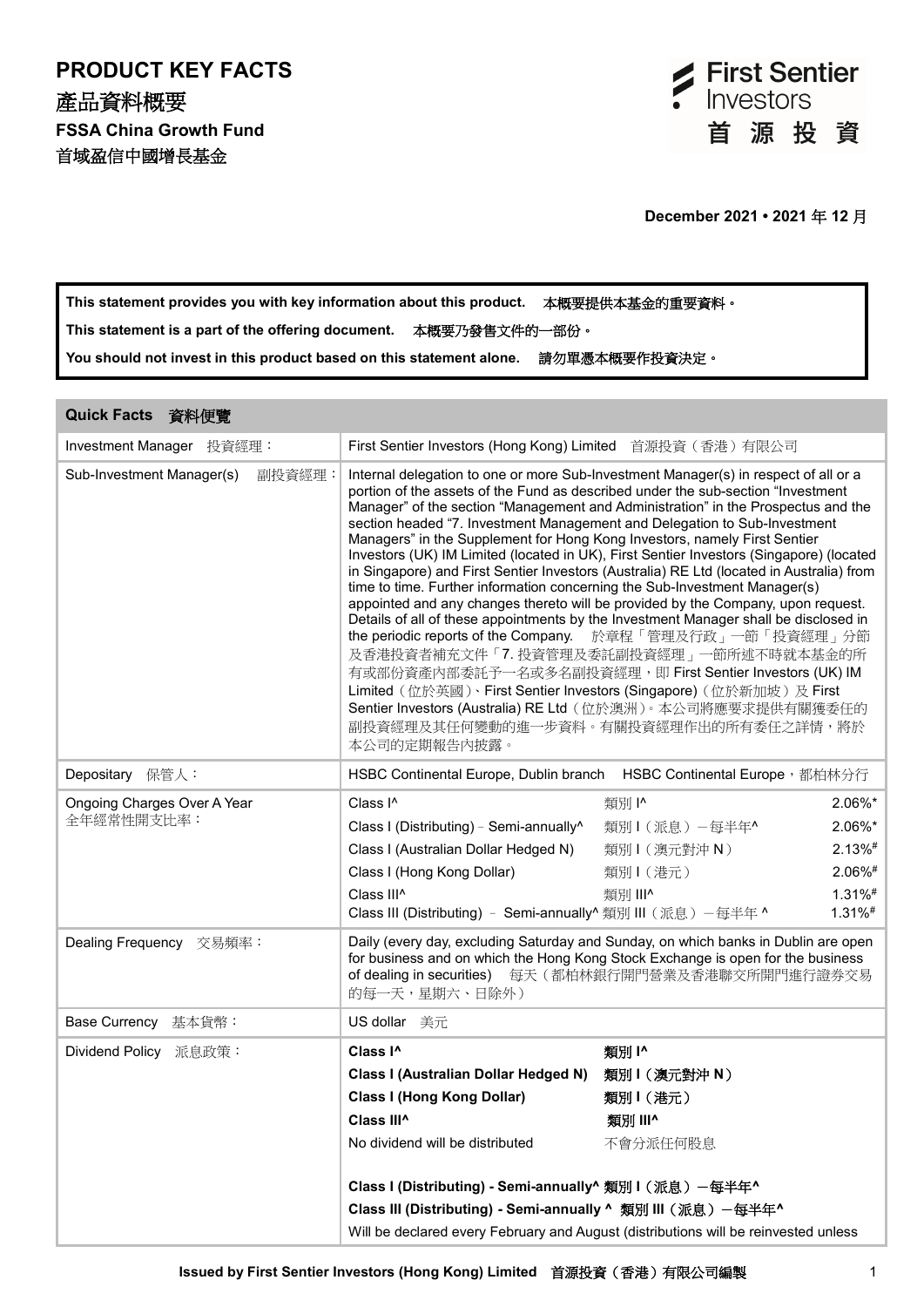|                             | 另行書面表明,否則分派將會進行再投資)                                             | the Shareholder otherwise specifies in writing) 將於每年2月及8月宣派(除非股東 |
|-----------------------------|-----------------------------------------------------------------|------------------------------------------------------------------|
| Financial Year End 財政年度終結日: | 31 December 12 月 31 日                                           |                                                                  |
| Minimum Investment 最低投資額:   | Class I <sup>^</sup>                                            | 類別 !^                                                            |
|                             | Class I (Distributing) - Semi-annually^ 類別 I (派息) 一每半年^         |                                                                  |
|                             | US\$1,000/initial                                               | 最低首次投資額: 1,000 美元                                                |
|                             | US\$500/additional                                              | 其後最低投資額:500 美元                                                   |
|                             | Class I (Australian Dollar Hedged N)                            | 類別1 (澳元對沖 N)                                                     |
|                             | AUS\$1,500/initial                                              | 最低首次投資額: 1,500 澳元                                                |
|                             | AUS\$700/additional                                             | 其後最低投資額: 700 澳元                                                  |
|                             | <b>Class I (Hong Kong Dollar)</b>                               | 類別1(港元)                                                          |
|                             | HK\$7,500/initial                                               | 最低首次投資額: 7,500 港元                                                |
|                             | HK\$4,000/additional                                            | 其後最低投資額: 4,000 港元                                                |
|                             | Class III <sup>^</sup>                                          | 類別 III^                                                          |
|                             | <b>Class III (Distributing)</b><br>- Semi-annually <sup>^</sup> | 類別Ⅲ(派息)−每半年^                                                     |
|                             | US\$500,000/initial                                             | 最低首次投資額: 500,000 美元                                              |
|                             | N/A/additional                                                  | 其後最低投資額:不適用                                                      |

- The ongoing charges figure ("OCF") is an estimate only due to changes relating to the depositary fee ("Depositary Fee") and the administrator fee ("Administrator Fee") with effect from 9 December 2021. It is based on the annualised expenses from 1 January 2021 to 30 June 2021, with adjustment to reflect the revised Depositary Fee and Administrator Fee. The actual figure may differ and may vary from year to year. 由於保管費用(「保管費用」)及行政管理人費用(「行政管理人費用」)相關的變化 (自 2021 年 12 月 9 日開始生效),經常性開支比率(「經常性開支比率」)僅為估計。其根據於 2021 年 1 月 1 日至 2021 年 6 月 30 日期間的年率化開支計算,經調整以反映經修訂的保管費用及行政管理費用。實際比率每年均可能有所變動。
- The OCF for this unlaunched share class is an estimated annualised figure based on the OCF for a reference share class of the Fund, with adjustment (if necessary) for the investment management fee ("Investment Management Fee"), the Depositary Fee, the Administrator Fee and (where relevant) costs incurred from currency hedge transactions. The actual figure may differ upon the launch of the share class, which may vary from year to year. 本未發行股份類別的經常性開支比率乃估計年率化數據,根據本 基金的參考股份類別的經常性開支比率,並就投資管理費(「投資管理費」)、保管費用、行政管理人費用及(如適用)貨幣對沖交 易產生的成本作出調整(如必要)而計算。實際比率於發行股份類別時可能會有所不同,而有關比率每年均可能有所變動。
- ^ This share class is denominated in the Fund's base currency (i.e. US dollar). 此股份類別以本基金的基本貨幣(即美元)計 價。

#### **What is this product?** 本基金是什麼產品 **?**

FSSA China Growth Fund (the "Fund") is a sub-fund of First Sentier Investors Global Umbrella Fund Plc (the "Company"). This is a mutual fund domiciled in Ireland and its home regulator is the Central Bank of Ireland. 首域盈信中國增長基金(「本基金」) 乃首 源投資環球傘子基金有限公司 (「本公司 」 之子基金。本基金為以愛爾蘭為註冊地的互惠基金,其主要監管機構為愛爾蘭中央銀行。

## **Objectives and Investment Strategy** 目標及投資策略

The investment objective of the Fund is to achieve long term capital appreciation. 本基金的投資目標為達致長線資本增值。

The Fund invests primarily (at least 70% of its Net Asset Value) in equity securities or equity-related securities issued by companies with either assets in, or revenues derived from the People's Republic of China that are listed, traded or dealt in on regulated markets in China, Hong Kong, Taiwan, the U.S. or in a member state of the Organisation for Economic Co-operation and Development ("OECD"). Equity-related securities include warrants, preference shares, rights issues, convertible bonds, depository receipts such as American Depositary Receipts and Global Depositary Receipts, equity linked or participation notes etc. that are listed, traded or dealt on regulated markets. The Fund may not invest more than 15% of its Net Asset Value in aggregate in warrants or equity linked or participation notes. 本基金主要(至少其資產淨值的 70%)投資於在中華人民共和國、香港、台灣、 美國或經濟合作與發展組織(「經合組織」)成員國受監管市場上市、買賣或交易的股票證券或股票相關證券,發行該等證券的企業 必須在中國擁有資產,又或其收入乃來自中國。在受監管市場上市、買賣或交易的股票相關證券包括認股權證、優先股、供股、可換 股債券、美國預託證券及全球預託證券等託存證券、股票掛鈎或分紅票據等。本基金於認股權證或股票掛鈎或分紅票據的合計投資比 例均不得超過其資產淨值的 15%。

The Fund is not subject to any limitation on the portion of its Net Asset Value that may be invested in any sector or any limitation on the market capitalisation of the companies in which it may invest. 本基金可用以投資於任何行業的資產淨值部份並不受任何限制, 其可投資的公司的市值亦不受任何限制。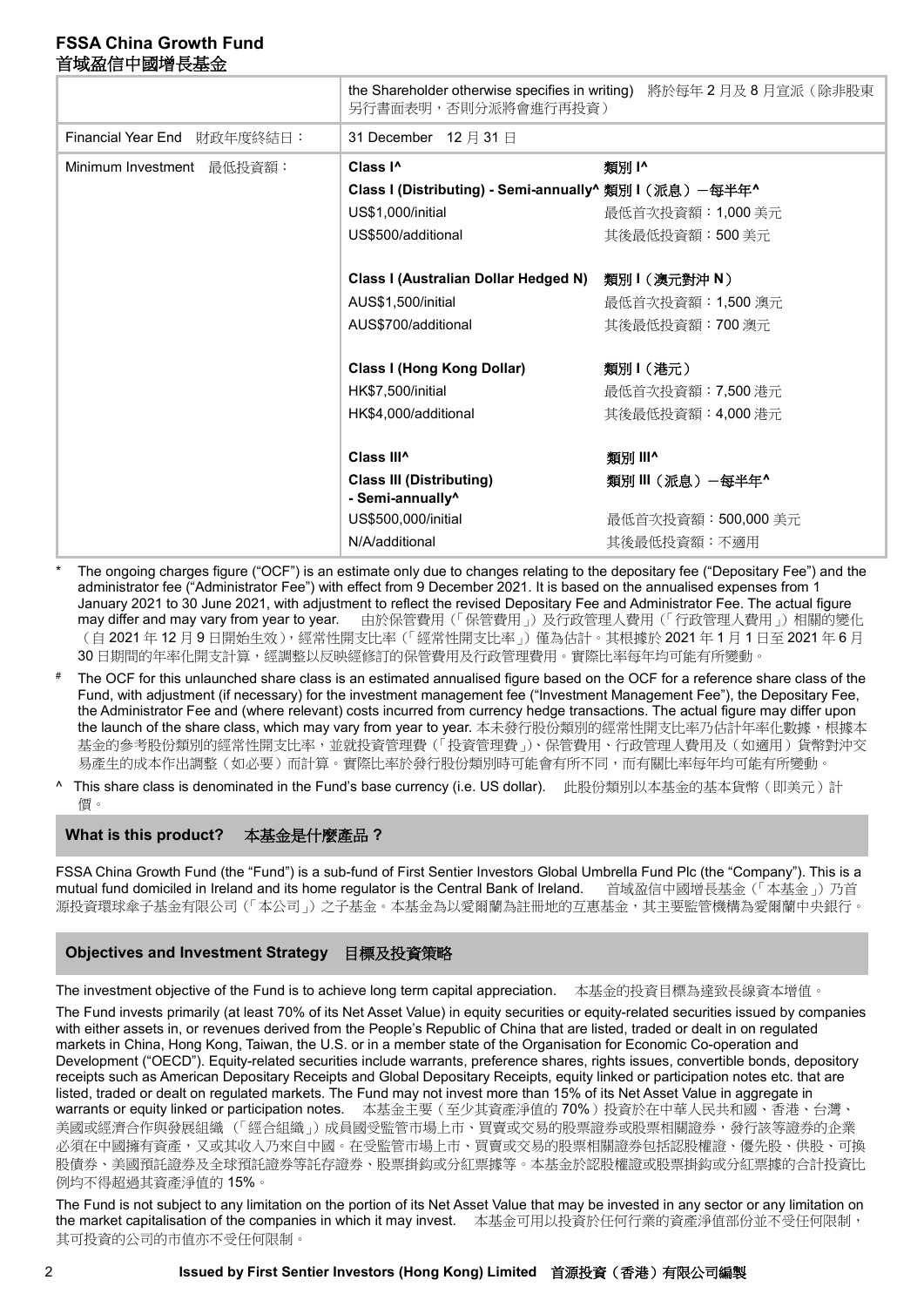The Fund's maximum exposure to China A Shares including those listed on the ChiNext Board and/or the Science and Technology Innovation Board (the "STAR board") (whether directly through the QFII/RQFII or the Stock Connects, and/or indirectly through equity linked or participation notes and collective investment schemes) will not exceed 100% of the Fund's Net Asset Value. 本基 金於中國 A 股 (包括在創業板及/或科技創新板 (「科創板」)上市的股票) (無論直接透過 QFII/RQFII 或互聯互通機制,及/或 間接透過股票掛鈎或分紅票據及集體投資計劃)的最高投資參與將不超過本基金資產淨值的 100%。

Direct investment in China A Shares through the QFII/RQFII in aggregate is limited to less than 70% of the Fund's Net Asset Value. 透過 QFII/RQFII 於中國 A 股的直接投資合計以低於本基金資產淨值的 70%為限。

The Fund's maximum exposure to China B Shares (through direct investment) will not exceed 10% of the Fund's Net Asset Value. 本基金於中國 B 股(透過直接投資)的最高投資參與將不超過本基金資產淨值的 10%。

The Fund may only use financial derivative instruments ("FDIs") for purposes of hedging and efficient portfolio management. It is not intended that the Fund will avail of the opportunity to invest in FDIs for investment purposes. 本基金僅可為進行對沖及有效管 理投資組合而使用金融衍生工具(「金融衍生工具」)。本基金不擬就投資目的而藉機投資於金融衍生工具

The Fund may invest cash balances in short-term securities listed, traded or dealt in on a regulated market. For defensive purposes where necessary to protect investor value during periods of perceived uncertainty and volatility (e.g. market crash or major financial crisis), the Fund may also hold all or part of its assets in debt securities, asset-backed and mortgage-backed securities which must be rated at least investment grade by Moody's Investor Services, Inc. or Standard & Poor's Corporation or other recognised rating agencies or in the opinion of the Investment Manager or Sub-Investment Manager to be of comparable quality and which are listed, traded or dealt in on a regulated market. It is currently intended that the Fund's investment in asset-backed securities and/or mortgage-backed securities (if any) will be less than 30% of its Net Asset Value. 本基金可將現金結存投資於在受監管市場上市、 買賣或交易的短期證券。在市況有欠明朗或走勢反覆時期(如股災或重大金融危機),為求穩健起見,在為了保障投資者價值而屬必 要的情況下,本基金亦可以債務證券、資產擔保證券及按揭證券形式持有全部或部份資產,該等證券最少須具備穆迪投資者服務或標 準普爾或其他認可評級機構給予的投資評級,或投資經理或副投資經理認為質素相若,並在受監管市場上市、買賣或交易。本基金目 前計劃將其少於 30%的資產淨值投資於資產擔保證券及/或按揭證券(如有)。

Benchmark information: 基準資料:

The Fund is actively managed meaning that the Investment Manager uses its expertise to pick investments rather than tracking the allocation and therefore the performance of the benchmark. The Fund's performance is compared against the value of the following benchmark: MSCI China Index. Please refer to the Fund's investment policy in the Prospectus for details of the benchmark information. 本基金是主動型管理基金,意指投資經理運用其專業知識挑選投資,而非追蹤基準的配置以及其表現。本基金的表現 與以下基準的數值作比較:MSCI 中國指數。請參閱章程所載本基金的投資政策,了解有關基準資料的詳情。

### **Use of Derivatives** 使用衍生工具

The Fund's net derivative exposure may be up to 50% of the Fund's Net Asset Value. 本基金的衍生工具風險承擔淨額最多可達 本基金資產淨值的 50%。

**What are the key risks?** 本基金有哪些主要風險 **?**

Investment involves risks. Please refer to the offering document for details including the risk factors. 投資涉及風險。包括風險因素在內的有關詳情,請參閱發售文件

• **Investment Risk** – The value of shares in the Fund may fall due to any of the key risk factors below and therefore your investment in the Fund may suffer losses. There is no guarantee of the repayment of principal.

投資風險-本基金所持股票的價值可因以下任何主要風險因素而下跌,因此閣下於本基金的投資或會蒙受損失。概無保證可收回 本金。

• **Market Risk** – Certain situations may have a negative effect on the price of shares within a particular market or cause fluctuation of the value of the Fund's investment in equity securities. These may include regulatory changes, political changes, economic changes, technological changes, changes in the social environment, changes in investment sentiment and issuerspecific factors.

市場風險-若干情況可能對特定市場中的股票價格構成負面影響或對本基金於股票證券的投資價值造成波動。這些情況可能包括 監管規定的變動、政治變動、經濟變動、科技轉變、社會環境的變動、投資氣氛的變動及發行機構特定因素。

• **Emerging Market Risk** – Investing in emerging markets (countries considered to have social or business activity in the process of rapid growth and development) may involve increased risks and special considerations not typically associated with investment in developed markets. These risks may include liquidity risks, currency risks/control, political and economic uncertainties, legal and taxation risks, settlement risks, custody risks, the likelihood of a high degree of volatility, market suspension, restrictions on foreign investment and control on repatriation of capital.

**新興市場風險**-投資於新興市場(即社會或商業活動被視為處於高速增長及發展階段的國家)可能涉及投資於較發達市場一般不 會涉及的更多風險及特別考慮因素。這些風險可能包括流通性風險、貨幣風險/管制、政治及經濟不確定因素、法律及稅項風 險、結算風險、託管風險、出現大幅波動的可能性、市場暫停、外國投資限制及資金匯回管制。

• **Single Country Risk** – The Fund's investments may be concentrated in China. The value of the Fund may be more volatile than a fund having a more diversified portfolio of investments covering multiple countries. The value of the Fund may be more susceptible to an adverse economic, political, policy, foreign exchange, liquidity, tax, legal or regulatory event affecting China.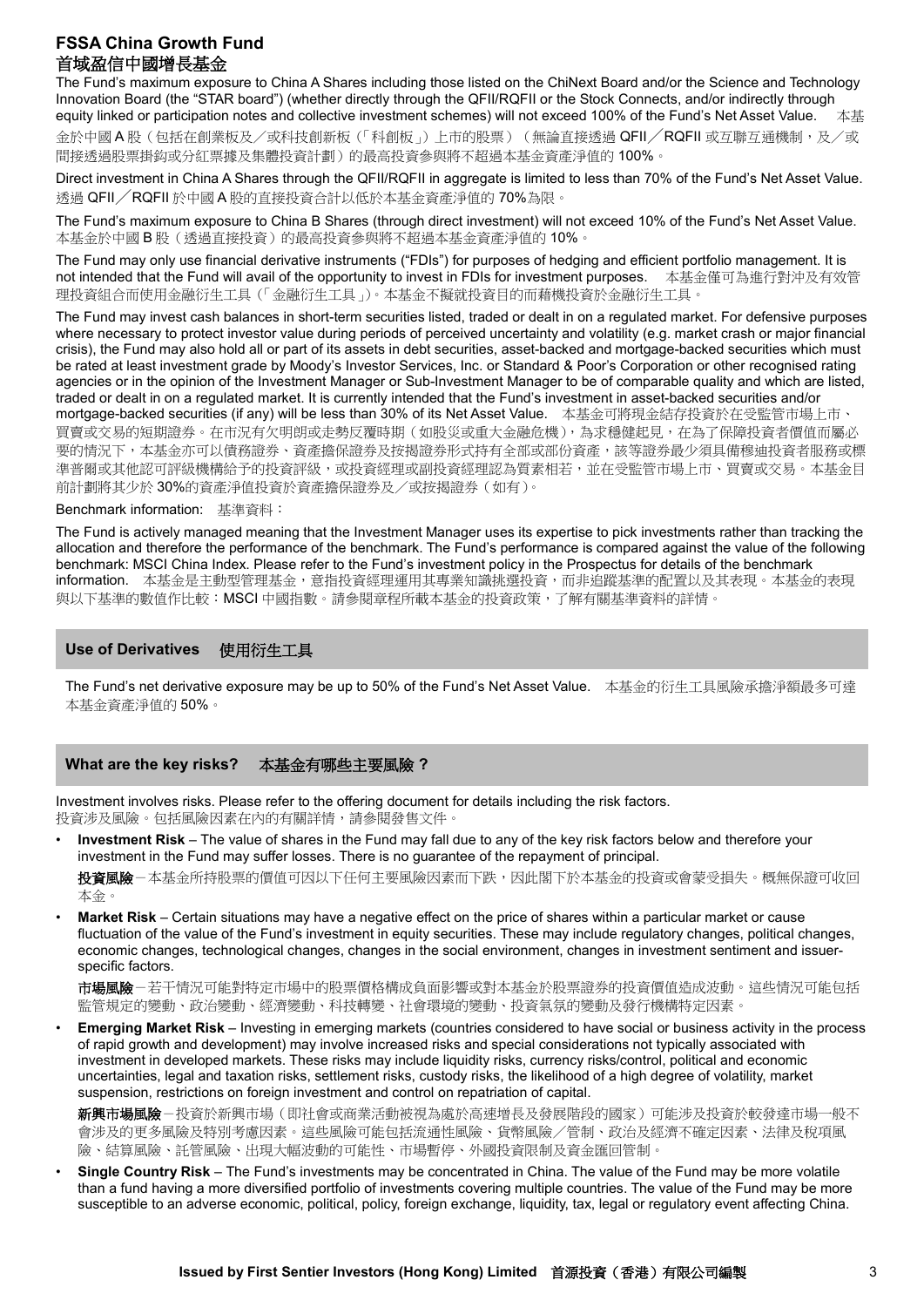**-國家風險**-本基金的投資可能集中於中國。本基金的價值可能較投資組合較為分散並涵蓋多個國家的基金更為波動。本基金 價值可能較易受影響中國的不利經濟、政治、政策、外匯、流通性、稅務、法律或監管事件影響。

• **Single Sector Risk** – The Fund's investments may be concentrated in a single sector. Investing in a single sector offers the potential of higher returns but the value of the Fund may be more volatile than a fund having a more diversified portfolio of investments.

軍一行業風險-本基金的投資可能集中於單一行業。投資於單一行業有可能取得更高回報,但本基金的價值可能較投資組合較為 分散的基金更為波動。

• **Small-capitalisation/Mid-capitalisation Companies Risk** – The stock of small-capitalisation/mid-capitalisation companies may have lower liquidity and their prices are more volatile to adverse economic developments than those of larger capitalization companies in general.

中小市值公司風險-一般而言,與大市值公司相比,中小市值公司的股票的流通性可能較低且其價格更易受不利經濟發展的影響 而大幅波動。

• **China Market Risk** – The Fund may invest in securities linked to the China markets, including China A Shares through the QFII/RQFII, the Stock Connects, equity linked or participation notes and collective investment schemes investing in China A Shares. Such investments involve risks associated with investing in the China markets, including liquidity and volatility risk, foreign exchange, currency and repatriation risk, changes in social, political or economic policies, legal or regulatory event and uncertainties with respect to taxation policies. Securities exchanges in China typically have the right to suspend or limit trading in any security traded on the relevant exchange. The government or the regulators may also implement policies that may affect the financial markets. All these may have a negative impact on the Fund. There may be a lower level of liquidity in the China A Share markets, which are relatively smaller in terms of both combined total market value and the number of China A Shares which are available for investment as compared with other markets. This could potentially lead to severe price volatility. High market volatility and potential settlement difficulties in the Chinese market may also result in significant fluctuations in the prices of the securities traded on such markets and thereby may adversely affect the value of the Fund. The Fund's investments in the China markets may as a result incur significant losses.

中國市場風險-本基金可投資於與中國市場掛鈎的證券,包括透過 QFII/RQFII、互聯互通機制投資的中國 A 股、投資於中國 A 股的股票掛鈎或分紅票據及集體投資計劃。該等投資涉及與投資於中國市場有關的風險,包括流通性及波動風險、外匯、貨幣及 匯回風險、社會、政治或經濟政策、法律或監管活動的變動,以及有關稅務政策的不明朗因素。中國證券交易所通常有權暫停或 限制在相關交易所交易的任何證券交易。政府或監管機構亦可能實施可能對金融市場產生影響的政策。所有該等情況可能對本基 金產生負面影響。以合計總市值及可供投資的中國 A 股數目衡量,中國 A 股市場規模比其他市場相對較小,流通性亦可能較低。 此項因素有可能導致價格劇烈波動。中國市場的高市場波動及潛在結算困難亦可能導致在該等市場交易的證券價格大幅波動,繼 而對本基金的價值產生不利影響。本基金於中國市場的投資可能因此而招致重大損失。

• **RMB Currency and Conversion Risk** – Renminbi ("RMB") is currently not freely convertible and is subject to exchange controls and restrictions. Non-RMB based investors are exposed to foreign exchange risk and there is no guarantee that the value of RMB against the investors' base currencies (for example HKD) will not depreciate. Any depreciation of RMB could adversely affect the value of investor's investment in the Fund. Although offshore RMB (CNH) and onshore RMB (CNY) are the same currency, they trade at different rates. Any divergence between CNH and CNY may adversely impact investors. Under exceptional circumstances, payment of redemptions and/or dividend payment may be delayed due to the exchange controls and restrictions applicable to RMB.

人民幣貨幣及匯兌風險-人民幣(人民幣」) 目前不可自由兌換,且須受外匯管制及限制所規限。以非人民幣為基本貨幣的投資者 須承受外匯風險,且概不保證人民幣兌投資者基本貨幣(例如港元)不會貶值。人民幣的任何貶值可能對投資者於本基金的投資 價值造成不利的影響。儘管離岸人民幣(CNH)及在岸人民幣(CNY)為同一貨幣,但兩者以不同匯率交易。CNH 與 CNY 的任何差 異可能對投資者造成不利影響。在特殊情況下,支付贖回款項及/或派付股息可能因適用於人民幣的外匯管制及限制而導致有所 延誤。

- **Risks associated with investments via Stock Connects** The relevant regulations and rules on Stock Connects are subject to change which may have potential retrospective effect. The Stock Connects are subject to quota limitations which may restrict the Fund's ability to invest in certain eligible shares listed on the Shanghai Stock Exchange ("SSE securities") or Shenzhen Stock Exchange ( "SZSE securities" ) on a timely basis and as a result, the Fund' s ability to access the SSE securities market and SZSE securities market via the Stock Connects (and hence to pursue its investment strategy) may be adversely affected. The PRC regulations impose certain restrictions on selling and buying. Hence the Fund may not be able to dispose of holdings of SSE securities and SZSE securities in a timely manner. Where a suspension in the trading through the Stock Connects is effected, the Fund' s ability to invest in China A Shares or access the PRC market through the Stock Connects will be adversely affected. In such event, the Fund's ability to achieve its investment objective could be negatively affected.
- 與透過互聯互通機制投資相關的風險-互聯互通機制的有關規例及規則可予變動,並可能具有潛在追溯效力。互聯互通機制受額 度限制,可能限制本基金及時投資於若干在上海證券交易所上市的合資格股份(「滬股通股票」)或在深圳證券交易所上市的合資 格股份(「深股通股票」)的能力,因而可能對本基金透過互聯互通機制進入滬股通股票市場及深股通股票市場(及繼而實施其投 資策略)的能力構成不利影響。中國規例實施若干買賣限制。因此,本基金未必能及時出售其持有的滬股通股票及深股通股票。 倘若透過互聯互通機制進行買賣遭暫停,則本基金透過互聯互通機制投資於中國 A 股或進入中國市場的能力將會受到不利影響。 在該情況下,本基金達致其投資目標的能力可能受到負面影響。
- **• Risks associated with investments via QFII/RQFII** The Fund's ability to make the relevant investments or to fully implement or pursue its investment objective and strategy is subject to the applicable laws, rules and regulations (including restrictions on investments and repatriation of principal and profits) in the PRC, which are subject to change and such change may have potential retrospective effect. The Fund may suffer substantial losses if the QFII/RQFII holder's licence is being revoked/terminated or otherwise invalidated as the Fund may be prohibited from trading of relevant securities and futures under the QFII/RQFII and repatriation of the Fund's monies, or if any of the key operators or parties (including the relevant PRC custodian(s)/brokers) is bankrupt/in default and/or is disqualified from performing its obligations (including execution or settlement of any transaction or transfer of monies or securities).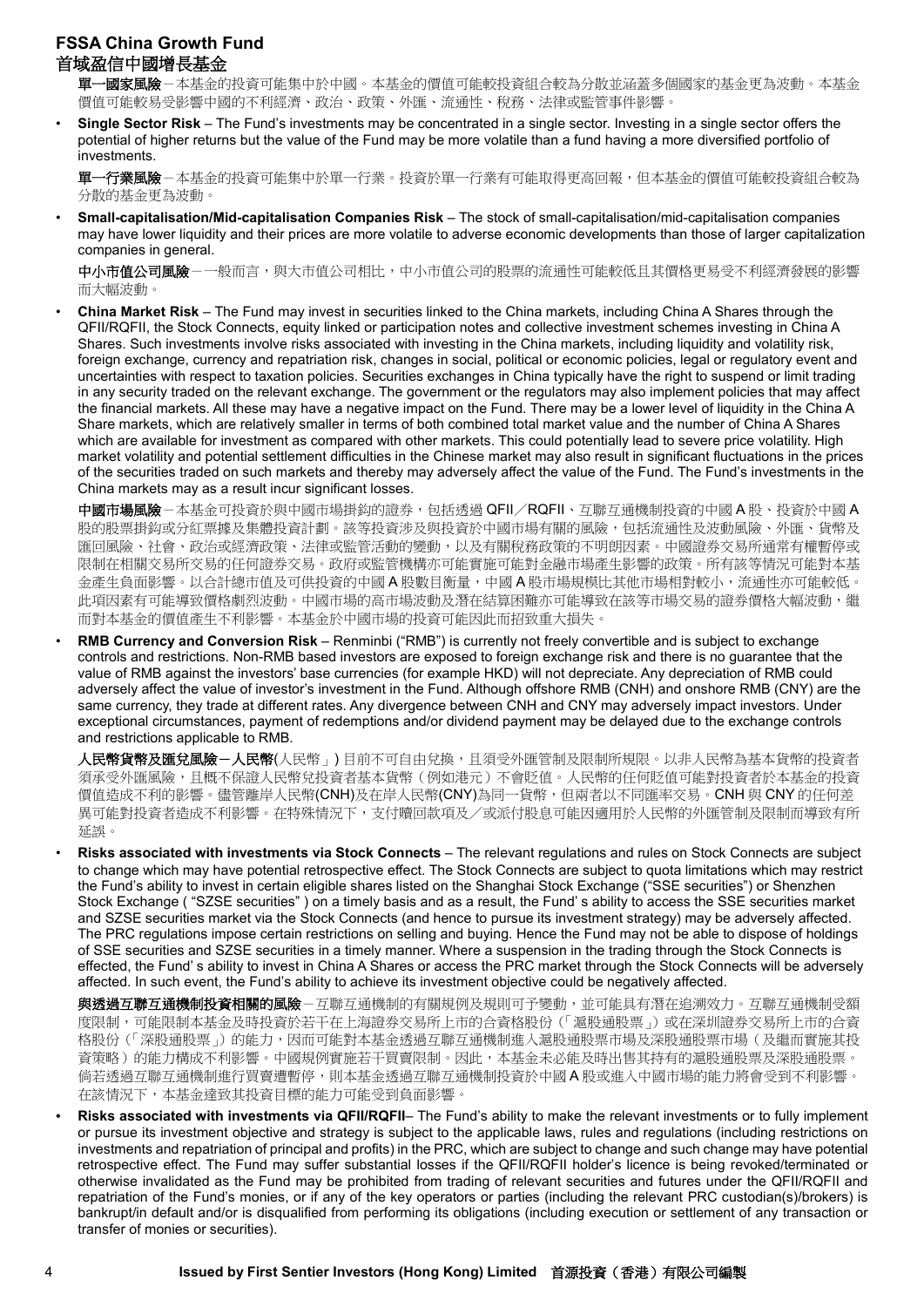與透過 **QFII**/**RQFII** 投資相關的風險—本基金進行相關投資或全面執行或實施其投資目標及策略的能力受中國適用法律、規則及 規例(包括有關投資及匯出本金及利潤的限制)規限,而該等法律、規則及規例可予變更,且有關變更可能具潛在追溯效力。倘 QFII/RQFII 持有人的牌照被撤回/撤銷或因其他原因失去效力,導致本基金可能被禁止根據 QFII/RQFII 買賣相關證券及期貨 及匯出本基金的資金,或倘任何主要營運商或參與方(包括相關中國託管人/經紀)破產/違約及/或不合資格履行其責任(包 括執行或結算任何交易或轉撥款項或證券),本基金亦可能蒙受重大損失。

**• Risks associated with the ChiNext market and/or the STAR board -** The Fund may invest in the ChiNext market of the Shenzhen Stock Exchange ("SZSE") and/or the STAR board of the Shanghai Stock Exchange ("SSE"). Investments in the ChiNext market and/or the STAR board may result in significant losses for the Fund and its investors, and will be subject to the following additional risks:

與創業板市場及**╱**或科創板相關的風險 — 本基金可投資於深圳證券交易所(「深交所」)的創業板市場及/或上海證券交易所 (「上交所」)的科創板。於創業板市場及/或科創板的投資可能令本基金及其投資者蒙受重大損失,並將承受以下額外風險:

- *Higher fluctuation on stock prices and liquidity risk*: Listed companies on the ChiNext market and/or the STAR board are usually of emerging nature with smaller operating scale. Listed companies on the ChiNext market and STAR board are subject to wider price fluctuation limits, and due to higher entry thresholds for investors, such listed companies may have limited liquidity, compared to other boards. Hence, they are subject to higher fluctuation in stock prices and liquidity risks and have higher risks and turnover ratios than companies listed on the main board of the SZSE and/or the SSE.

股價波幅較高及流動性風險:創業板市場及 / 或科創板上市的公司通常為新興性質的公司, 營運規模較小。創業板市場及科創 板上市公司的股價波動限制較寬,而且由於設有較高的投資者門檻,故相對於其他板塊而言,此類上市公司的流動性可能受限 因此,相比在深交所及 / 或上交所主板上市的公司而言,該等公司承受較高的股價波動和流動性風險,並承受較高的風險和周 轉率。

- *Over-valuation risk*: Stocks listed on the ChiNext market and/or the STAR board may be overvalued and such exceptionally high valuation may not be sustainable. The stock price may be more susceptible to manipulation due to fewer circulating shares.

*價值被高估的風險*:創業板市場及 / 或科創板上市的股票價值或會被高估,該等過高的估值未必得以持續。股價可能因較少股 份流通而易受操控。

- *Differences in regulations*: The rules and regulations regarding companies listed on the ChiNext market and/or the STAR board are less stringent in terms of profitability and share capital than those in the main boards of the SZSE and/or the SSE. 法例的差異:創業板市場及/或科創板上市公司在盈利水平和股本方面的規則和法例,與深交所及/或上交所主板相比較為寬 鬆。
- *Delisting risk*: It may be more common and faster for companies listed on the ChiNext market, and/or the STAR board to delist. The ChiNext market and STAR board have stricter criteria for remaining listed compared to other boards. This may have an adverse impact on the Fund if the companies that it invests in are delisted.

被除牌的風險:創業板市場及 / 或科創板上市的公司較常和較快被除牌。與其他板塊相比,創業板市場及科創板對維持上市有 更嚴格的標準。假如本基金投資的公司被除牌,可能對本基金造成不利影響。

- *Concentration risk (for the STAR* board*)*: The STAR board is a newly established board and may have a limited number of listed companies during the initial stage. Investments in the STAR board may be concentrated in a small number of stocks and subject the Fund to higher concentration risk.

*集中風險(就科創板而言)*:科創板是新設立的板塊,在初始階段,上市公司數量可能有限。科創板的投資可能集中於少量股 票,使本基金面臨較高的集中風險。

**• PRC Tax risk** – There are risks and uncertainties associated with the current PRC tax laws, regulations and practice in respect of capital gains realized via the QFII/RQFII, the Stock Connects or access products on the Fund's investments in the PRC (which may have retrospective effect). Any increased tax liabilities on the Fund may adversely affect the Fund's value. Based on professional and independent tax advice, the Fund does not currently make any tax provision to cover any potential capital gains tax liability in relation to the Fund's investments in securities that are linked to the China markets. If such PRC taxes are imposed on the Fund, the Net Asset Value of the Fund may be adversely impacted and investors may as a result suffer loss.

中國稅務風險一本基金於中國的投資項目透過 QFII/RQFII、互聯互通機制或連接產品變現的資本收益面對與中國現有稅法、法 規及慣例有關的風險及不明朗因素(或具追溯效力)。本基金的稅項責任如有任何增加均可能對本基金的價值造成不利影響。根 據專業及獨立稅務意見,本基金目前並無作出任何稅務撥備,以應付就本基金投資於與中國市場有關連的證券之任何潛在的資本 增值稅項責任。倘向本基金徵收有關中國稅項,本基金的資產淨值可能受到不利影響,而投資者可能因此蒙受損失。

• **Volatility and Liquidity Risk** – The securities in certain markets may be subject to higher volatility and lower liquidity compared to more developed markets. The prices of securities traded in such markets may be subject to fluctuations.

**波動及流通性風險**-與較發達市場相比,若干市場的證券可能面對較高的波動及較低的流通性。於該等市場買賣的證券價格或會 波動。

• **Currency Risk** – The Fund may buy shares denominated in currencies other than the base currency of the Fund and a share class may be designated in a currency other than the base currency of the Fund. The value of shares in the Fund may be affected unfavorably by fluctuations in the exchange rates between these currencies and the base currency of the Fund and by changes in exchange rate controls.

**貨幣風險**-本基金可能買入以本基金基本貨幣以外的貨幣計價的股票,而股份類別可以本基金基本貨幣以外的貨幣指定。本基金 所投資股票的價值可能因該等貨幣與本基金基本貨幣之間匯率的波動以及匯率管控的變動而受到不利影響。

• **Currency Hedged Share Class Risk** – The Fund may issue classes where the class currency is different to the base currency of the Fund. Accordingly the value of an investor's investment may be affected favourably or unfavourably by fluctuations in the rates of the different currencies. The Fund may create currency hedged share classes to hedge the resulting currency exposure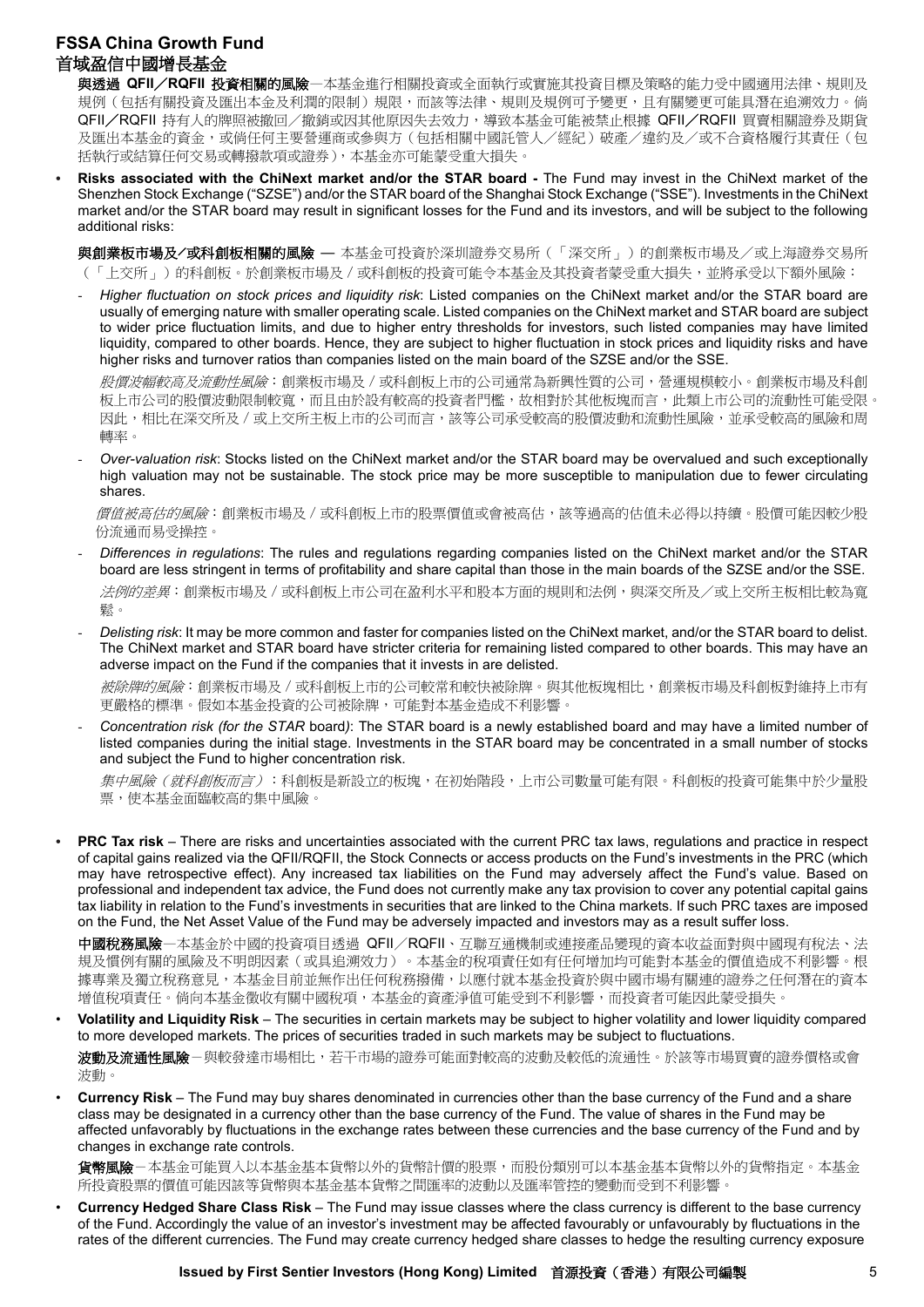back into the currency of the relevant class. In addition the Fund may invest in assets with various currency denominations other than the base currency, and the Fund may hedge currency exposure due to investing in assets denominated in currencies other than the Fund' s base currency.

Whilst these hedging strategies aim to reduce the losses to an investor' s investment if the currency of that currency hedged share class or the currencies of the underlying assets which are denominated in currencies other than the Fund' s base currency fall against that of the base currency of the Fund the use of hedging strategies may substantially limit investors in the relevant class from benefiting if the currency of that currency hedged share class rises against that of the base currency of the Fund and/ or the currency in which the assets of the Fund are denominated.

Investors should be aware that there may be circumstances in which a hedging transaction may reduce currency gains that would otherwise arise in the valuation of the Fund. The gains/losses on, and the costs of, such hedging transactions will, to the extent permitted by applicable law and regulation, be borne on a pro rata basis by the currency hedged share classes.

Investors in currency hedged share classes should be aware that the currency hedging process for both types of currency hedged share classes may not give a precise hedge. Hedging transactions are designed to reduce, as much as possible, the currency risk for investors. However, there is no guarantee that the hedging will be totally successful and no hedging strategy can eliminate currency risk entirely. Should a hedging strategy be incomplete or unsuccessful, the value of the Fund's assets and income can remain vulnerable to fluctuations in currency exchange rate movements.

Investors in the currency hedged share classes may have exposure to currencies other than the currency of their share class and may also be exposed to the risks associated with the instruments used in the hedging process.

貨幣對沖股份類別風險-本基金可發行類別貨幣有別於其基本貨幣的類別。因此,股東投資的價值可能受到不同貨幣匯率波動的 有利或不利影響。本基金可能增設貨幣對沖股份類別,以將所導致的貨幣風險對沖折算為相關類別貨幣。此外,本基金可投資基 本貨幣以外以多種貨幣計值的資產,及本基金可能對沖因投資於以本基金基本貨幣以外貨幣計值的資產所產生的貨幣風險。

儘管在貨幣對沖股份類別貨幣或以本基金基本貨幣以外貨幣計值的相關資產貨幣兌換成本基金基本貨幣的匯率下跌的情況下,該 等對沖策略旨在減少投資者的投資虧損,使用對沖策略可能大幅限制相關類別之投資者於貨幣對沖股份類別貨幣兌換本基金基本 貨幣及/或本基金資產計值貨幣的匯率上升的得益。

投資者務請注意,在若干情況下,對沖交易會令本基金估值時原應產生的貨幣收益減少。有關對沖交易的收益/虧損以及成本, 在適用法律及規例許可的範圍內,將由貨幣對沖股份類別按比例承擔。

貨幣對沖股份類別的投資者務請注意,兩種貨幣對沖股份類別的貨幣對沖過程不一定能作出準確對沖。對沖交易旨在盡可能降低 投資者的貨幣風險。然而,無法保證對沖將會完全成功,亦無對沖策略可完全消除貨幣風險。倘對沖策略不完整或不成功,則本 基金的資產價值及收入可能仍然易受貨幣匯率走勢波動的影響。

貨幣對沖股份類別的投資者可能面對其股份類別貨幣以外貨幣的風險,亦可能面對與對沖過程使用工具相關的風險。

• **Derivatives Risk** – The Fund may use FDIs for purposes of hedging and efficient portfolio management. FDIs that are not traded on an exchange are subject to, among others, liquidity risk (i.e. the risk that the Fund may not be able to close out a derivative position in a timely manner and/or at a reasonable price), counterparty/credit risks (i.e. the risk that a counterparty may become insolvent and therefore unable to meet its obligations under a transaction), valuation risk, volatility risk and overthe-counter transaction risk. The leverage component of an FDI can result in loss significantly greater than the amount invested in the FDI by the Fund. In adverse situations, the use of FDIs may become ineffective in achieving hedging or efficient portfolio management and may lead to a high risk of significant losses by the Fund.

衍生工具風險-本基金可運用金融衍生工具作對沖用途及有效率投資組合管理。並非於交易所進行買賣的金融衍生工具須承受 (其中包括)流通性風險(即本基金可能無法及時及/或以合理價格平倉衍生工具倉盤的風險)、交易對手/信貸風險(即交易對 手可能成為無力償債,因此無法履行其於交易項下的責任的風險)、估值風險、波動風險及場外交易風險。金融衍生工具的槓桿成 分帶來的損失,可能遠高於本基金投資於衍生工具的數額。在不利情況下,運用金融衍生工具可能無法達到對沖目的或有效率的 投資組合管理,從而可能使本基金承受重大損失的高風險。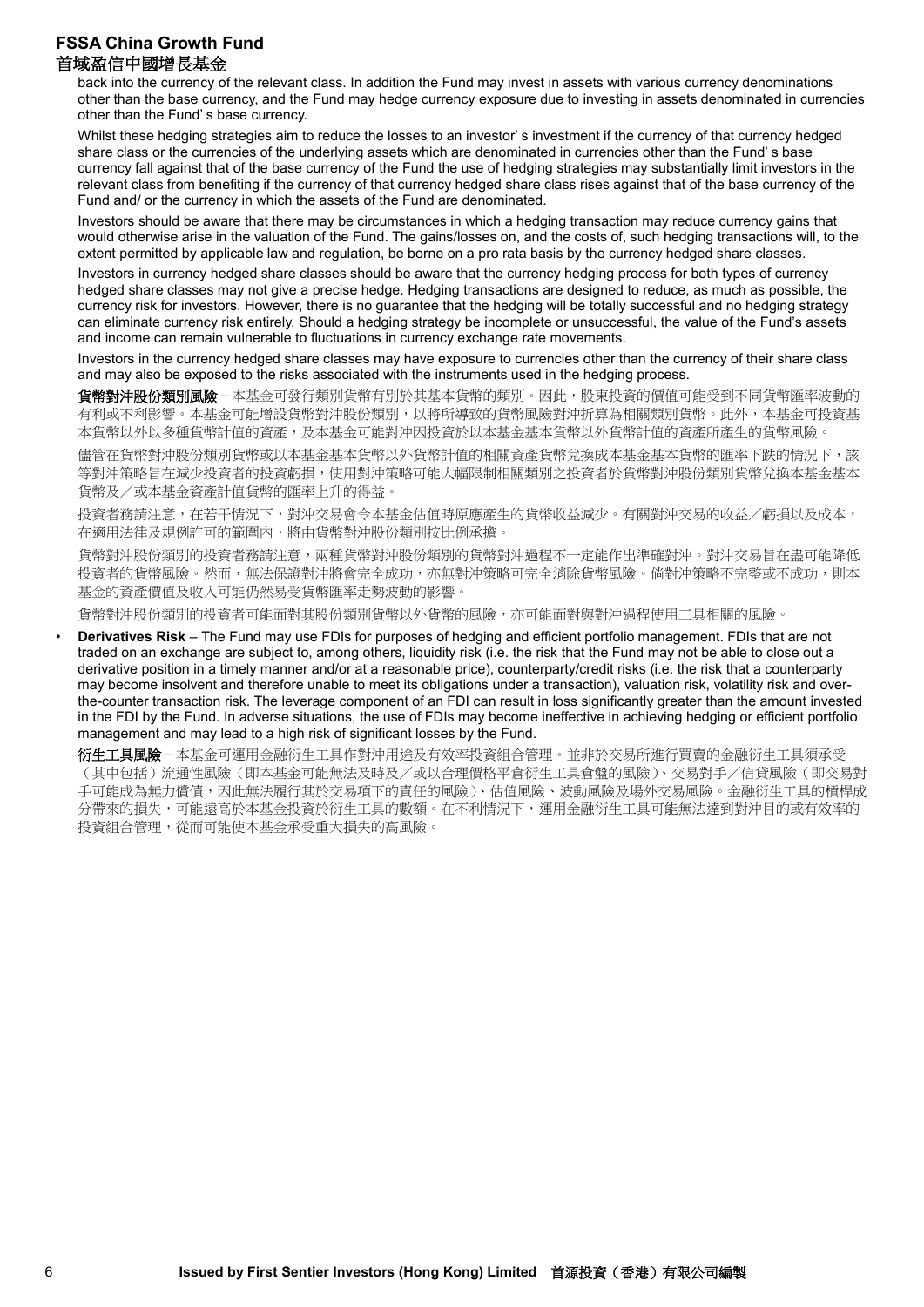**How has the Fund performed?** 本基金過往的業績表現如何?



The performance of these years were achieved under circumstances that no longer apply, the investment policy was changed since 2019.

投資政策自 2019年起有所變動,故這些年度的表現乃在不再適用的情況下所達致。

Gross of tax benchmark performance is shown before 1 July 2016.

於 2016 年 7 月 1 日之前顯示除稅前的基準表現。

- FSSA China Growth Fund Class I Benchmark 首域盈信中國增長基金-類別 I Market Market - 基準
- The Manager views Class I, being the retail share class denominated in the Fund' s base currency, as the most appropriate representative share class. 基金經理視類別 I(即以本基金基本貨幣計值的零售股份類別)為最適合的代表股份類別。
- The Fund had a material change on 15 January 2019. 本基金於 2019 年 1 月 15 日作出重大變動。
- The Fund's investment policy was changed on 15 January 2019 to increase the Fund's maximum exposure to China A Shares to 100% of its Net Asset Value and performance before this date was achieved under circumstances that no longer apply.  $\bar{\text{A}}$ 基金的投資政策於 2019 年 1 月 15 日作出變動,以將本基金於中國 A 股的最高投資參與提高至其資產淨值的 100%,故於該日之 前的表現乃在不再適用的情況下所達致。
- Past performance information is not indicative of future performance. Investors may not get back the full amount invested. 往 績並非預測日後業績表現的指標。投資者未必能取回全部投資本金。
- The computation basis of the performance is based on the calendar year end, Net Asset Value to Net Asset Value, with dividend reinvested. 基金業績表現以曆年末的資產淨值作為比較基礎,股息會滾存再作投資。
- These figures show by how much the share class increased or decreased in value during the calendar year being shown. Performance data has been calculated in USD including ongoing charges and excluding subscription fee and redemption fee you might have to pay. 上述數據顯示股份類別總值在有關曆年內的升跌幅度。業績表現以美元計算,當中反映出基金的經常性 開支,但不包括基金可能向閣下收取的認購費及贖回費。
- The benchmark of the Fund is MSCI China Index. Gross of tax benchmark performance is used before 1 July 2016 and net of tax benchmark performance is used after the aforementioned date for the purpose of calculating the benchmark performance shown in the chart above as the net of tax benchmark performance is considered a more suitable performance comparator for the Fund. Benchmark performance has been included in the chart above since September 2020. 本基金的基準為 MSCI 中國指 數。就計算上圖所示基準表現而言,於 2016 年 7 月 1 日之前使用除稅前的基準表現,上述日期後使用除稅後的基準表現,乃因 除稅後的基準表現被視為更適合與本基金表現作比較。基準表現自 2020 年 9 月起載入上圖。

Fund launch date: 1992. 基金發行日:1992 年。 Class I launch date: 1999.

類別1發行日: 1999年。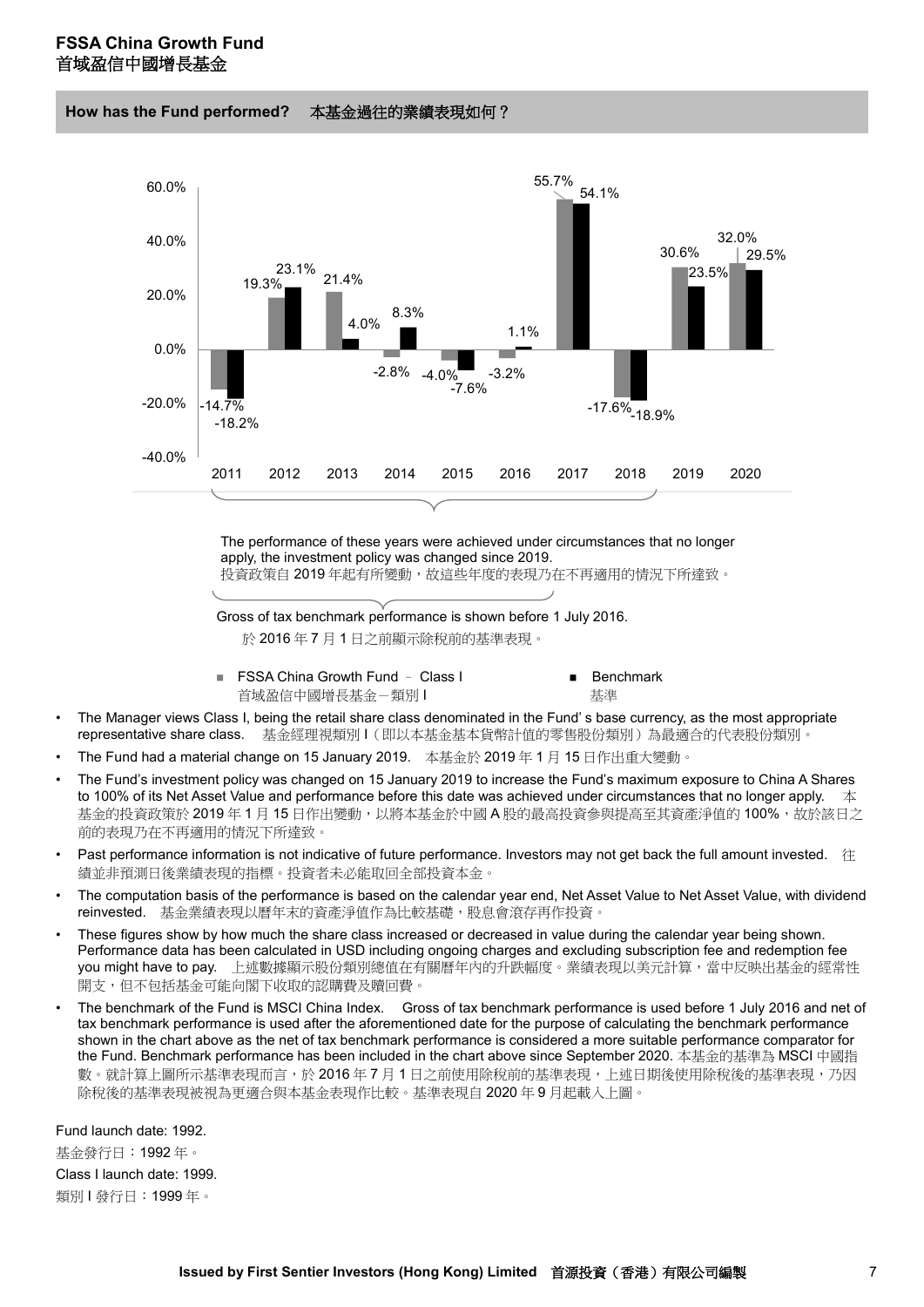**Is there any guarantee?** 本基金是否提供保證 **?**

This Fund does not have any guarantees. You may not get back the full amount of money you invest.

本基金並不提供任何保證,閣下未必能取回全數投資本金。

#### **What are the fees and charges?** 投資本基金涉及哪些費用及收費 **?**

#### **Charges which may be payable by you** 閣下或須繳付的收費

You may have to pay the following fees when dealing in the Shares of the Fund. 本基金的股份交易或須繳付以下費用。

| Fee 費用                                         | What you pay 閣下需繳付金額                                                                                                                           |  |
|------------------------------------------------|------------------------------------------------------------------------------------------------------------------------------------------------|--|
| Subscription Fee (Sales Charge)<br>認購費用 (銷售費用) | Up to 5% of the amount you buy<br>最高為認購額的5%                                                                                                    |  |
| Switching Fee 轉換費用                             | Up to 1% of the Net Asset Value of the Shares to be exchanged<br>最高為將予交換股份資產淨值的 1%                                                             |  |
| Redemption Fee 贖回費用                            | Not applicable 不適用                                                                                                                             |  |
| Anti-Dilution Adjustment<br>反攤薄調整              | Shall not exceed 2% of the subscription/redemption monies on the relevant Dealing<br>Day, where applicable 不得超過進行認購/贖回的相關交易日(如適用)所計算款項<br>的 2% |  |

#### **Ongoing fees payable by the Fund** 本基金應繳付的經常性收費

The following expenses will be paid out of the Fund. They affect you because they reduce the return you get on your investments. 以下開支將從本基金總值中扣除,閣下的投資回報將會因此而減少。

| Fee 費用                                | Annual rate (as a % of the Fund's Net Asset Value) 每年收費率 (佔本基金資產<br>淨值百分比)                                                                                                                                                                                                                                                                                                                                                                                                                                                             |
|---------------------------------------|----------------------------------------------------------------------------------------------------------------------------------------------------------------------------------------------------------------------------------------------------------------------------------------------------------------------------------------------------------------------------------------------------------------------------------------------------------------------------------------------------------------------------------------|
| Investment Management Fee* 投資管理<br>費* | Up to 3% (Class I^, Class I (Distributing) - Semi-annually^, Class I (Australian Dollar<br>Hedged N), Class I (Hong Kong Dollar): currently 2.0%; Class III^, Class III<br>(Distributing) - Semi-annually <sup>1</sup> : currently 1.25%)<br>最高 3%(類別 1^、類別 1 (派息)-每半年^、類別 1 (澳元對沖 N)、類別 1 (港元):<br>目前為 2.0%;類別 III^、類別 III (派息) –每半年^: 目前為 1.25%)<br>$\land$ This share class is denominated in the Fund's base currency (i.e. US dollar). $\#$<br>份類別以本基金的基本貨幣 (即美元)計價。                                                              |
| Depositary Fee 保管費用                   | 0.01%                                                                                                                                                                                                                                                                                                                                                                                                                                                                                                                                  |
|                                       | In addition, the following are payable to the Depositary out of the assets of the Fund:<br>此外,應從本基金的資產中向保管人支付下列費用:<br>Safe-keeping fees of up to 0.45% in aggregate 合計最多 0.45%的保管費<br>٠<br>Transaction charges at normal commercial rates for security transactions 按正常<br>٠<br>商業費率計算的證券交易的交易費<br>Reimbursement of all reasonable out-of-pocket expenses incurred on behalf of<br>$\bullet$<br>the Fund 獲撥款發還代表本基金進行交易所引起的一切合理實報開支                                                                                                    |
| Administrator Fee 行政管理人費用             | Up to 0.03%<br>最高 0.03%<br>In addition, the following are payable to the Administrator out of the assets of the<br>Fund: 此外,應從本基金的資產中向行政管理人支付下列費用:<br>Transaction charges at normal commercial rates for processing subscriptions,<br>$\bullet$<br>redemptions, transfers and other shareholder related transactions and<br>administrative activities 按正常商業費率計算的處理認購、贖回、轉讓及其他股東<br>相關交易及行政管理活動的交易費<br>Reimbursement of all reasonable out-of-pocket expenses incurred on behalf of<br>$\bullet$<br>the Fund 獲撥款發還代表本基金進行交易所引起的一切合理實報開支 |